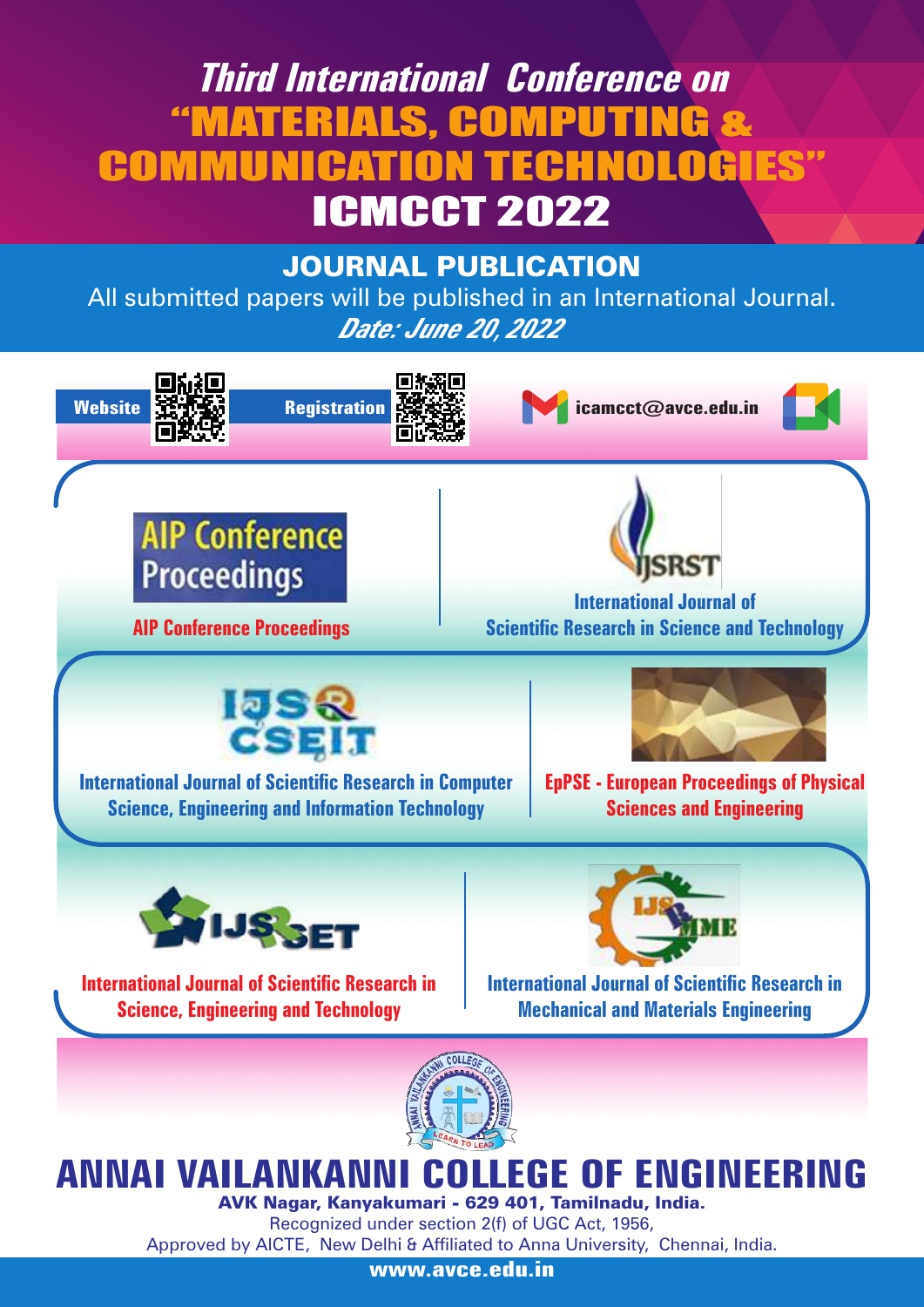#### *ABOUT AVCE*

*Annai Vailankanni College of Engineering (AVCE), AVK Nager, is a private, self financing, co-educational Engineering College established in the year 2008. The college is approved by AICTE, New Delhi and affiliated to Anna University. The college is surrounded by an array of green-clad, sky scrapping mountains of the Western Ghats. The weather is cool and breezy with clouds drifting high over the mountains giving frequent drizzles.*

*AVCE is an institution where students are trained not only to equip themselves with knowledge but also to cope with the tasks that are in store for them. We also develop other aspects of personality to sustain themselves in their life. Our aim is to provide education to one and all, especially in the rural community. AVCE has always aimed at providing quality education: social moral value based and need-based education to the students and at empowering the local community. Our students are encouraged to participate in inter-college and open state level / national level technical, cultural and sports activities.* 

## *QUALITY OBJECTIVES*

- $\triangleright$  To provide quality technical education through outcome based teaching learning process.
- To facilitate the all round personality of students through extracurricular and social activities.
- To enhance industry institute interaction through testing and consultancy services.
- To provide assistance for campus placement and entrepreneurship development and promote initiatives for digital india.
- To motivate faculty for higher education and skill upgradation for achieving world class excellence.
- Promote research and development activities among faculty and students to develop new technologies.
- To strengthen the institute through network of alumni.

# *SALIENT FEATURES*

- Renowned educators, technology experts from various industries to create future ready citizens (industry-ready professionals).
- ▶ Outcome-based teaching and learning methods.
- Received Anna University Patent Award, Best Agro project Award, Best auto solution award etc.
- Robotics Centre Advanced center with 3D Printing technology to carry out study and research (First of its Kind in the district)
- Filed first pattern right for the solar tricycle for fish vending women*.*
- Approved by MHRD & AICTE to run Pradhan Mantri Kaushal Vikas Yojana (PMKVY).
- MoU with BOSCH INDIA to conduct AVCE-BOSCH joint certification program.
- Center for advance digital learning, AMAZO web services, PALO ALTO USA.
- The college is committed to create a balanced atmosphere of academic, cultural and sports activities.
- Well furnished smart classrooms.
- Dedicated Training and Placement Cell marching towards 100% placement record.
- AVCE Research and Development cell to promote innovative projects.
- Wi-Fi enabled campus
- Well established laboratories with the latest equipment and instruments.
- Sophisticated indoor and outdoor sports complex.
- ▶ Nodel center of NPTEL.
- ▶ NCC, NSS, YRC, Sports and fine arts club-nurturing the talents.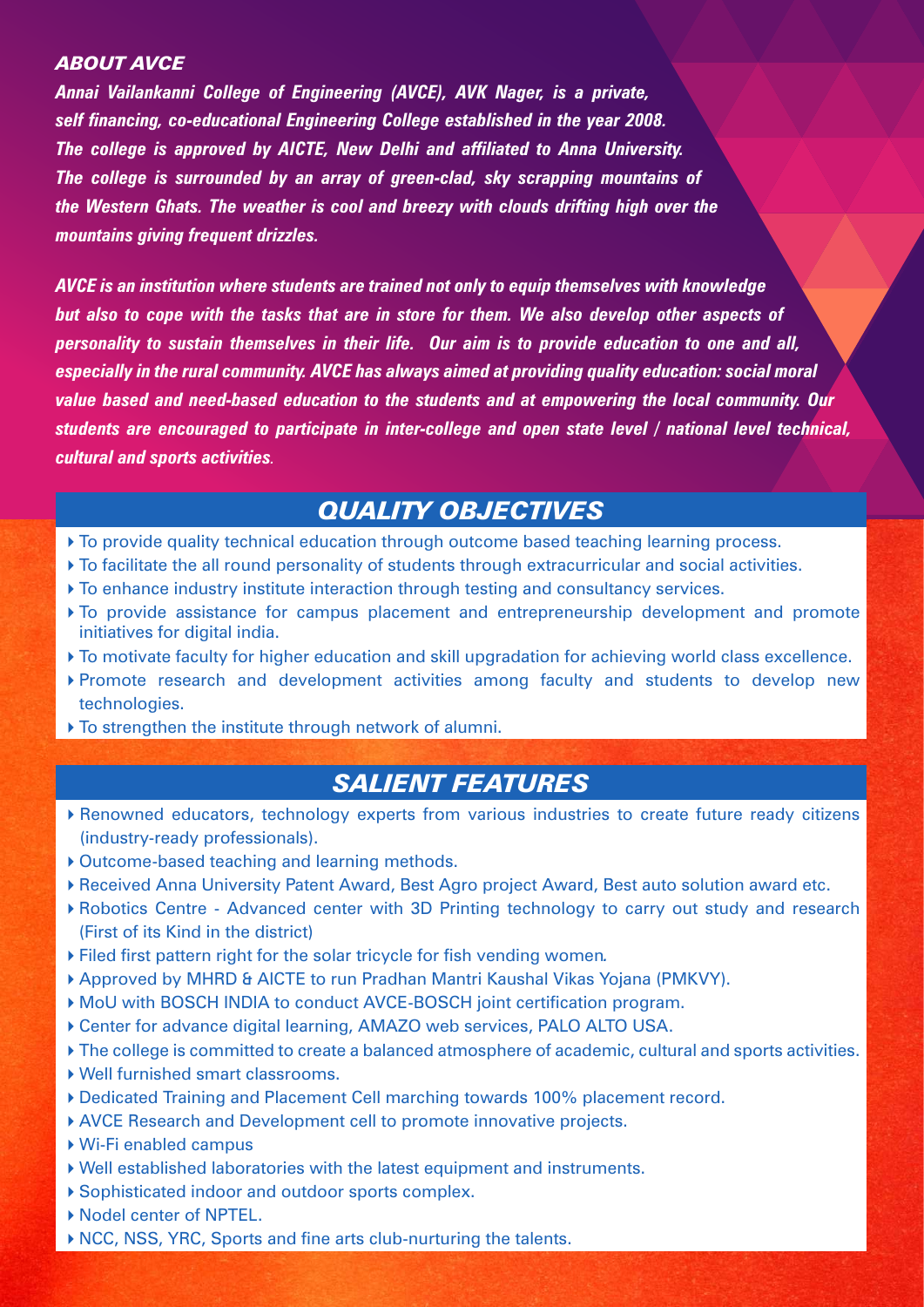#### **IMPORTANT DATES:**

Last Date for Paper Submission Date of Conference : June 12, 2022 Last Date for Camera Ready Paper Submission : June 15, 2022 : June 20, 2022

### **REGISTRATION FEES:**

UG Students : Rs. 800 PG Students, Research Scholars & Faculty : Rs. 1000 (Journal Publication – Free) International Delegates : \$ 25(Journal Publication – Free)

- 
- 

### **JOURNAL PUBLICATIONS:**

- 1. EpPSE European Proceedings of Physical Sciences and Engineering (Rs.8500/ 125USD)
- 2. AIP Conference Proceedings, SCOPUS (Rs. 8500 / 125USD)
- 3. International Journal of Scientific Research in Science and Technology Free
- 4. International Journal of Scientific Research in Computer Science, Engineering and Information Technology – Free
- 5. International Journal of Scientific Research in Science, Engineering and Technology Free
- 6. International Journal of Scientific Research in Mechanical and Materials Engineering Free

#### **CONFERENCE TRACKS:**

- ▶ Mechanical Engineering The Computer Science and Engineering
- $\rightarrow$  Artificial Intelligence & Data Science  $\rightarrow$  Electrical Engineering
- Electronics Engineering **Communication Technologies**

#### Civil Engineering

## **ACCOUNT DETAILS:**

#### Registration fee / Publication fee could be transferred to:

- Account Name : Annai Vailankanni College of Engineering
- Account Number : 1026201000662
- Bank Name : Canara Bank, Kanyakumari,
- IFSC Code : CNRB0001026.

Send your payment proof (scanned copy) to icamcct@avce.edu.in

# **ORGANIZING COMMITTEE - CHIEF PATRONS**

Dr. **D. Peter Jesudhas, Chairman, AVCE <b>Er. P. Praveen Jesudhas,** Vice-Chairman, AVCE

#### **PATRONS**

Dr. **A. Benham,** Principal, AVCE

#### **CONVENOR**

Dr. **J. Sunil,** Vice Principal and HOD/Mechanical

## **EXECUTIVE HEADS**

Er. **D. David Philip Daniel,** Director, AVCE Mr. **B. Manikandan, Manager, AVCE** 

#### **COORDINATORS**

Dr. **D. David Neels Ponkumar,** Professor/CSE

Dr. **S. Sebastin Antony Joe,** Professor/CSE

- Dr. **J. Jereesha Mary,** Professor, CSE
- Dr. **R. Anila Rose,** Professor, S&H

Dr. **M. Supriya,** Asst. Prof., CSE

Dr. **G. Golding Sheeba,** AP/S&H Mrs. **M. Anugraha,** Asst. Prof., CSE

Mrs. **S.Berlin Shaheema,** Asst. Prof., AI&DS

Mr. **J.JayaKumar,** Asst. Prof., EEE

Mrs. **M.Morrin Gracida,** Asst. Prof., Civil